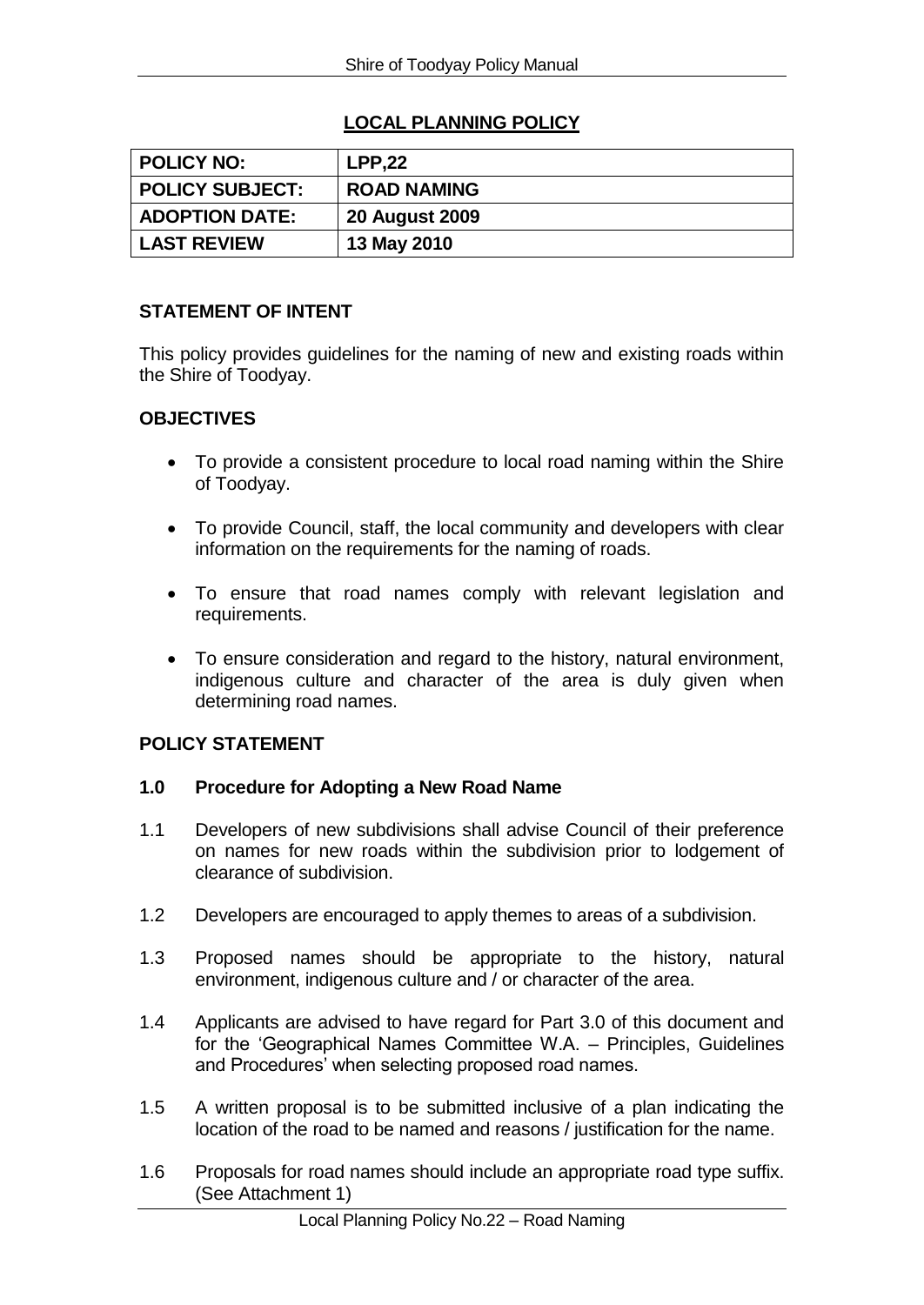- 1.7 Council's Development Services staff will initially assess the proposed name for compliance with this policy. Proposed names in accordance with this policy will then be advertised in two (2) locally circulated newspapers (i.e. The Toodyay Herald and Avon Valley Advocate) specifying a minimum submission/comment period of thirty five (35) days.
- 1.8 At the close of the submission period the proposal will be presented to Council with all received comment tabled for consideration.
- 1.9 Council's decision is to be then forwarded to the Office of the Minister for Land Information and the Geographic Names Committee of W.A.

## **2.0 Procedure for Renaming an Existing Road**

- 2.1 A request to change an existing road name must be received from an owner or resident of the affected road.
- 2.2 Council must receive a majority written concurrence from all owners and residents of the subject road for the proposed name to enable the matter to proceed.
- 2.3 The applicant is responsible for obtaining the necessary written support from owner/residents.
- 2.4 A road name shall not be altered if it bears historical, local, regional, indigenous or family significance.
- 2.5 Proposed names should be appropriate to the history, natural environment, indigenous culture and character of the area.
- 2.6 Applicants are advised to have regard for Part 3.0 of this document and for the 'Geographical Names Committee W.A. – Principles, Guidelines and Procedures' when selecting proposed road names.
- 2.7 A written proposal is to be submitted inclusive of a plan indicating the location of the road to be renamed and reasons/ / justification for the name.
- 2.8 Proposals for road names should include an appropriate road type suffix. (See Attachment 1)
- 2.9 Council's Development Services staff will initially assess the proposed new name for compliance with this policy. Proposed names in accordance with this policy will then be advertised in two (2) locally circulated newspapers (i.e. The Toodyay Herald and Avon Valley Advocate) specifying a minimum submission/comment period of thirty five (35) days. All affected property owners and occupiers are to be advised directly of the proposal and the said submission period.
- 2.10 At the close of the submission period the proposal will be presented to Council with all received comment tabled for consideration.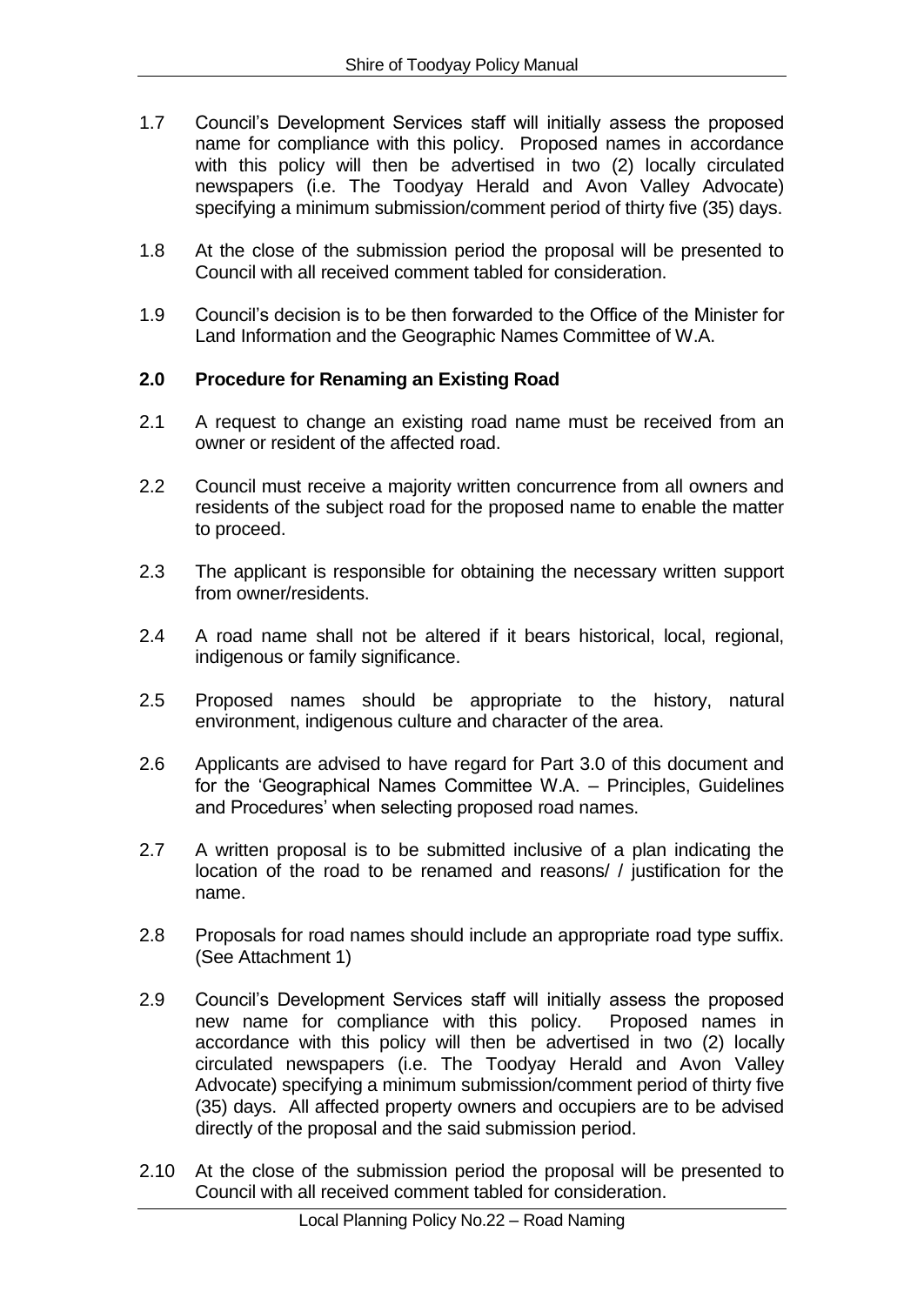2.11 Council's decision is to be then forwarded to the Office of the Minister for Land Information and the Geographic Names Committee of W.A.

## **3.0 Road Naming Selection Criteria**

- 3.1 New names and changes of names shall have strong local community support.
- 3.2 Names in public use shall have primary consideration.
- 3.3 Name duplication and dual naming should be avoided.
- 3.4 Names of living individuals should be used only in exceptional circumstances.
- 3.5 Names characterised as follows are to be avoided, where possible:-

incongruous; given and surname combinations; qualified names; double names; corrupted, unduly cumbersome, obscene, derogatory or discriminating names; and commercialised names.

3.6 Preferred sources of names are:-

descriptive names appropriate to the features, natural environment, pioneers, war casualties and historical events connected with the area, and names from Aboriginal languages currently or formerly identified with the general area.

- 3.7 Generic terms must be appropriate to features described.
- 3.8 New names proposed must be accompanied by exact information as to location, feature identification, origin, or if alteration is proposed, by a rationale.
- 3.9 The use of the genitive apostrophe is to be avoided (e.g. Butcher's).
- 3.10 Hyphenated words in place names shall only be used where they have been adopted in local usage (e.g. City of Kalgoorlie-Boulder).

*\*Note: Part 3.0 and Attachment One are a direct extract from the 'Geographical Names Committee W.A. – Principles, Guidelines and Procedures' document of May 2006. The intent is to maintain consistency with their selection criteria and to also provide this information as a matter of convenience for applicants.*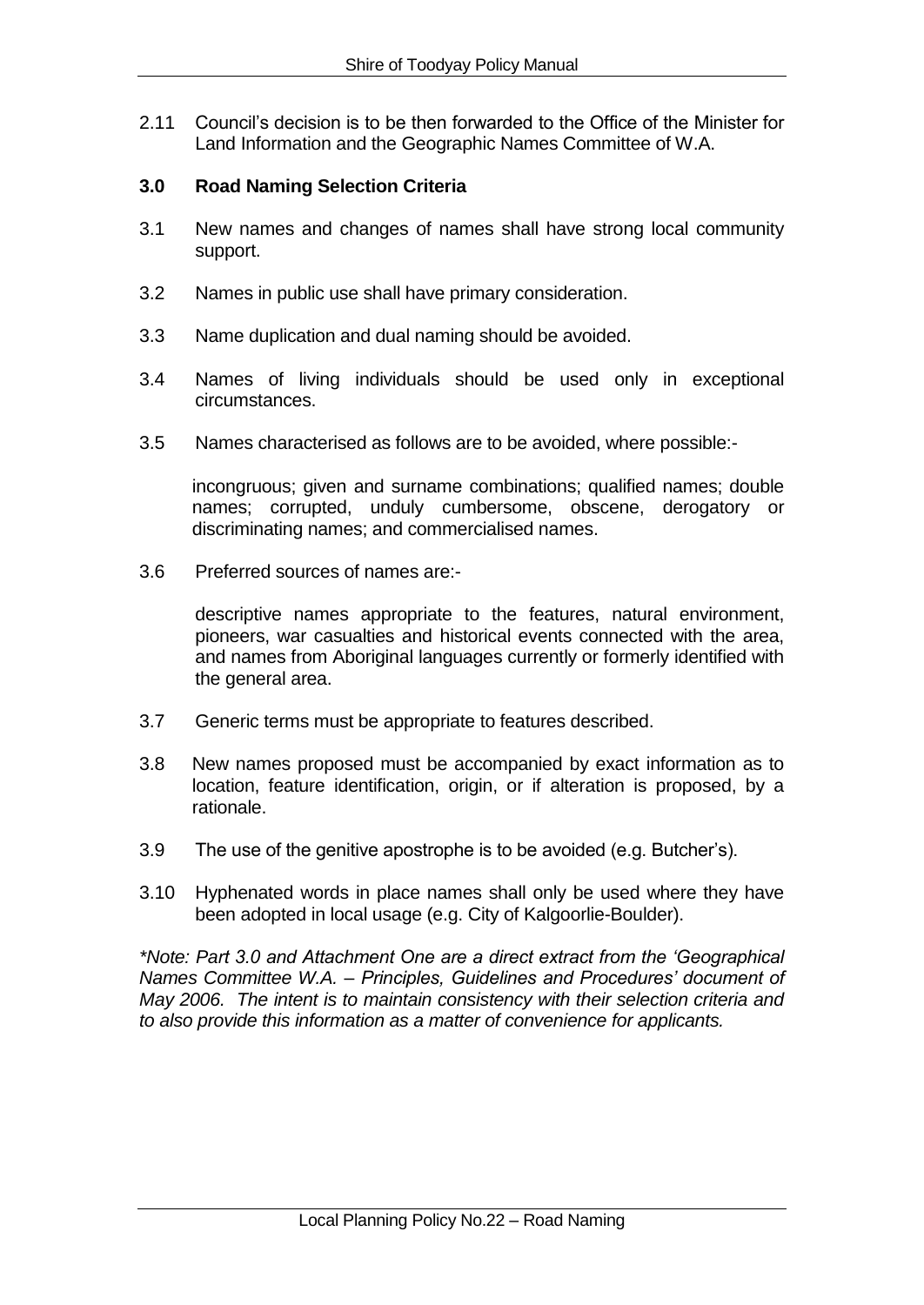## **Attachment One – Road Types**

Road types are grouped into three categories – Culs-de-sac, Open Ended and Either. The use of appropriate types is strongly encouraged to assist the travelling public and delivery companies and emergency services. Existing exceptions to these rules are often the result of particular circumstances, and similar use is not encouraged. Redevelopment is often a reason for the nontypical use of such road types.

#### CULS-DE-SAC

| <b>Type</b>                  | <b>Abbreviation</b>        | <b>Description</b>                                                                                                                      |
|------------------------------|----------------------------|-----------------------------------------------------------------------------------------------------------------------------------------|
| <b>BRAE</b><br><b>BROW</b>   | <b>BRAE</b><br><b>BROW</b> | A roadway running along a hill area.<br>A roadway that runs along or over the top of a                                                  |
| <b>CLOSE</b><br><b>COPSE</b> | <b>CL</b><br><b>CPS</b>    | hill.<br>A short enclosed roadway.<br>A roadway running through or to a public open                                                     |
|                              |                            | space or woodland area.                                                                                                                 |
| <b>COURT</b>                 | <b>CT</b>                  | A short enclosed roadway.                                                                                                               |
| <b>COURTYARD</b>             | <b>CTYD</b>                | An enclosed area.                                                                                                                       |
| <b>COVE</b>                  | <b>COVE</b>                | A short enclosed roadway.                                                                                                               |
| <b>DALE</b>                  | <b>DALE</b>                | A roadway situated between hills.                                                                                                       |
| <b>END</b>                   | <b>END</b>                 | A roadway that has a definite finishing point.                                                                                          |
| <b>GLADE</b>                 | <b>GLD</b>                 | A roadway usually in a valley of trees.                                                                                                 |
| <b>GLEN</b>                  | <b>GLEN</b>                | A roadway usually in a valley of trees.                                                                                                 |
| <b>GREEN</b>                 | <b>GRN</b>                 | A roadway often leading to a grassed public<br>recreation area.                                                                         |
| <b>GROVE</b>                 | <b>GR</b>                  | A roadway which often features a group of<br>trees standing together.                                                                   |
| <b>KEY</b>                   | <b>KEY</b>                 | A roadway serving as an entry to an estate or<br>stage of a development as a feature or<br>landscaped entry with controlled access.     |
| <b>LOOKOUT</b>               | <b>LKT</b>                 | roadway leading to or having a view of fine<br>natural scenery.                                                                         |
| <b>MEWS</b>                  | <b>MEWS</b>                | A roadway having houses grouped around the<br>end.                                                                                      |
| <b>NOOK</b>                  | <b>NOOK</b>                | A short, secluded roadway with limited<br>frontage indicating privacy.                                                                  |
| <b>PLACE</b>                 | PL                         | A short sometimes-narrow enclosed roadway.                                                                                              |
| <b>PLAZA</b>                 | <b>PLZA</b>                | A roadway enclosing the four sides of an area<br>forming a market place or open space                                                   |
| <b>POCKET</b>                | <b>PKT</b>                 | A short roadway leading to an intimate village<br>environment.                                                                          |
| <b>POINT</b>                 | <b>PNT</b>                 | A roadway leading to a focal point or river<br>frontage.                                                                                |
| <b>PORT</b>                  | <b>PORT</b>                | A small roadway abutting a harbour, inlet,                                                                                              |
| <b>REST</b>                  | <b>REST</b>                | marina etc. in a coastal development.<br>A short roadway with limited residential<br>frontage creating a quiet secluded<br>environment. |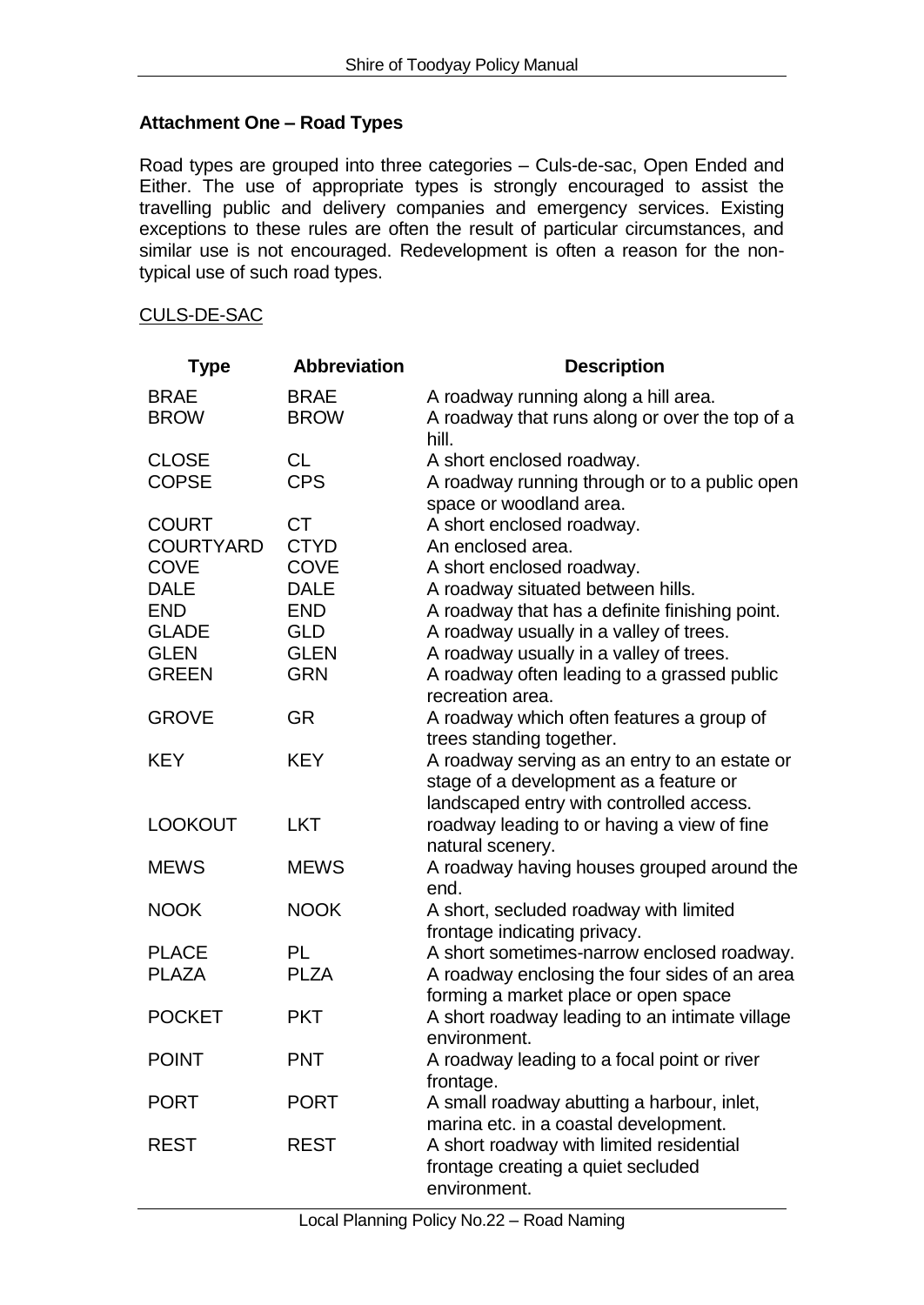| <b>RETREAT</b><br><b>SHUNT</b> | <b>RTT</b><br><b>SHUN</b> | A roadway forming a place of seclusion.<br>A short, dead-end track used in State Forest<br>only. |
|--------------------------------|---------------------------|--------------------------------------------------------------------------------------------------|
| <b>TARN</b>                    | <b>TARN</b>               | A roadway surrounding or leading to a lake or<br>some other water feature.                       |
| <b>TOP</b>                     | TOP                       | A roadway constructed at the highest part of<br>an area.                                         |
| <b>TOR</b>                     | TOR                       | A roadway along a rocky height or hillside.                                                      |
| <b>WHARF</b>                   | <b>WHRF</b>               | A roadway running alongside a water feature<br>creating a wharf-like impression.                 |

# OPEN ENDED STREETS

| <b>Type</b>      | <b>Abbreviation</b> | <b>Description</b>                                                                                                                                                      |
|------------------|---------------------|-------------------------------------------------------------------------------------------------------------------------------------------------------------------------|
| <b>ALLEY</b>     | <b>ALLY</b>         | A usually narrow roadway for people or<br>vehicles in cities and towns. A minor<br>roadway through the centre of city blocks<br>or squares.                             |
| <b>APPROACH</b>  | <b>APP</b>          | A roadway leading to an area of community<br>interest i.e. public open space, commercial<br>area, beach etc.                                                            |
| <b>ARCADE</b>    | <b>ARC</b>          | A passage having an arched roof, or any<br>covered passageway, especially one with<br>shops along the sides.                                                            |
| <b>AVENUE</b>    | AV                  | A broad roadway, usually planted on each<br>side with trees                                                                                                             |
| <b>BANAN</b>     | <b>BA</b>           | Aboriginal word meaning 'Street' or<br>'Path'(east Kimberley only).                                                                                                     |
| <b>BEND</b>      | <b>BEND</b>         | A roadway containing a bend.                                                                                                                                            |
| <b>BOULEVARD</b> | <b>BVD</b>          | A wide roadway, well paved, usually<br>ornamented with trees and grass plots.                                                                                           |
| <b>BRACE</b>     | <b>BR</b>           | A small roadway, which connects other<br>roads or a major road to another feature.                                                                                      |
| <b>BREAK</b>     | <b>BRK</b>          | Vehicular access on a formed or unformed<br>surface, which was originally prepared as a<br>firebreak.                                                                   |
| <b>BYPASS</b>    | <b>BYPA</b>         | An alternative roadway constructed to<br>enable through traffic to avoid congested<br>areas or other obstructions to movement.                                          |
| <b>CENTRE</b>    | <b>CTR</b>          | A roadway, which runs into or around a<br>group of buildings forming the central point<br>of an area of activity i.e. commercial,<br>community, public open space, etc. |
| <b>CIRCLE</b>    | <b>CIR</b>          | A roadway, which forms a circle or part of a<br>circle.                                                                                                                 |
| <b>CIRCUIT</b>   | <b>CCT</b>          | A roadway enclosing an area.                                                                                                                                            |
| <b>CIRCUS</b>    | <b>CRCS</b>         | A circular open place where many                                                                                                                                        |
|                  |                     | roadways come together.                                                                                                                                                 |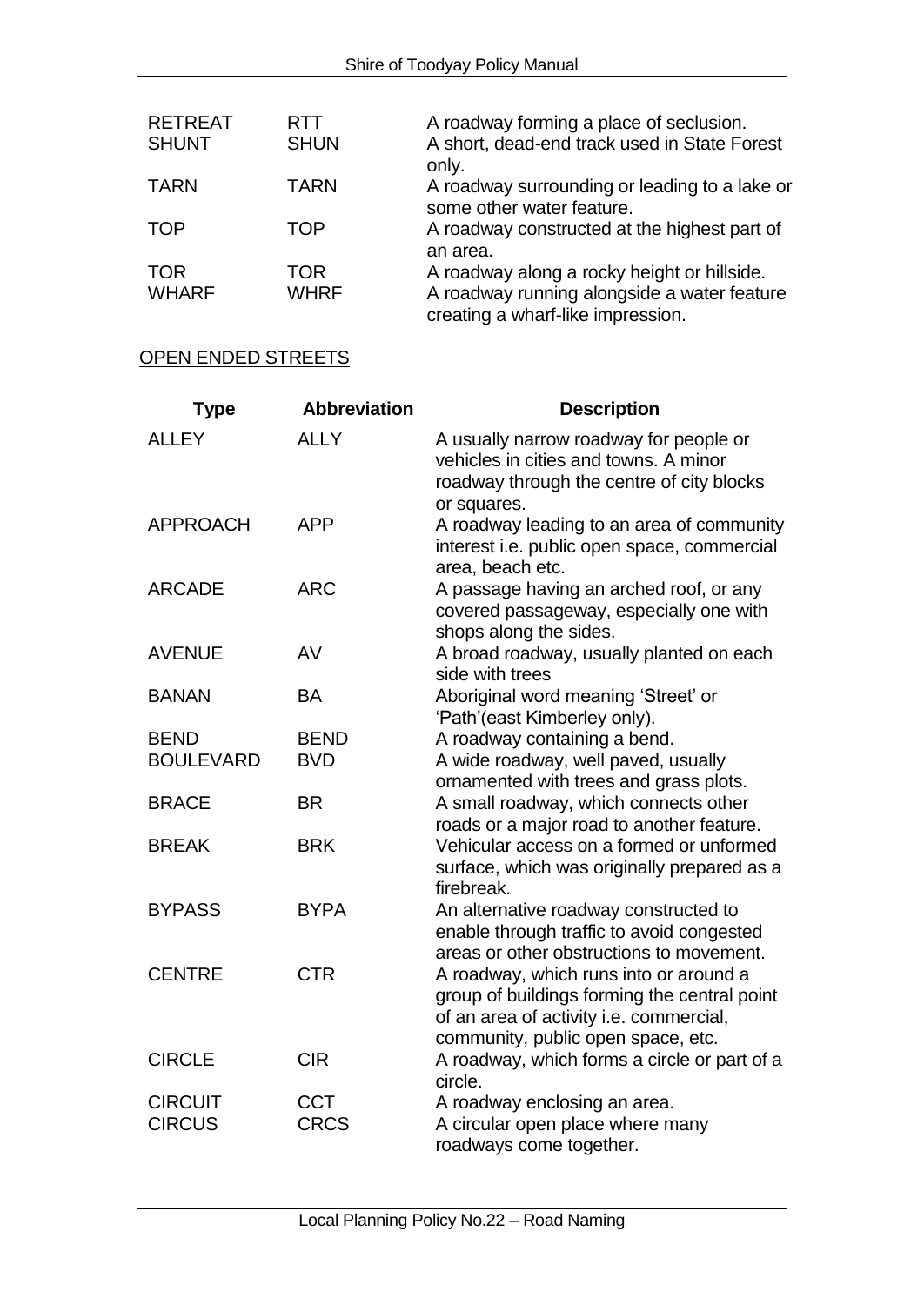| <b>CONCOURSE</b>                     | <b>CON</b>                 | A roadway which runs around a central<br>area, e.g. public open space or a<br>commercial area.                                                          |
|--------------------------------------|----------------------------|---------------------------------------------------------------------------------------------------------------------------------------------------------|
| <b>CRESCENT</b><br><b>DRIVE</b>      | <b>CR</b><br><b>DR</b>     | A crescent or half moon shaped roadway.<br>A wide thoroughfare allowing a steady flow<br>of traffic without many cross streets.                         |
| <b>EDGE</b>                          | <b>EDGE</b>                | roadway constructed along the edge of a<br>cliff or ridge.                                                                                              |
| <b>ENTRANCE</b><br><b>ESPLANADE</b>  | <b>ENT</b><br><b>ESP</b>   | A roadway connecting other roads.<br>A level roadway, often along the seaside or<br>a river.                                                            |
| <b>FAIRWAY</b>                       | <b>FAWY</b>                | A short open roadway between other<br>roadways.                                                                                                         |
| <b>FOLLOW</b>                        | <b>FOLW</b>                | A roadway meandering through wooded or<br>undulating country.                                                                                           |
| <b>FORMATION</b>                     | <b>FORM</b>                | A formed surface, once a timber railway<br>which now provides vehicular access.                                                                         |
| <b>FREEWAY</b>                       | <b>FWY</b>                 | An express highway, with limited or<br>controlled access.                                                                                               |
| <b>GATE</b>                          | <b>GTE</b>                 | A roadway leading into an estate, main<br>entrance to a focal point, public open                                                                        |
| <b>GRANGE</b>                        | <b>GRA</b>                 | space.<br>GRA A roadway leading to a country<br>estate, or focal point, public open space,<br>shopping area, etc.                                       |
| <b>HIGHWAY</b><br><b>INTERCHANGE</b> | <b>HWY</b><br><b>INTG</b>  | A main road or thoroughfare, a main route.<br>A highway or freeway junction designed so<br>that traffic streams do not intersect.                       |
| <b>JUNCTION</b>                      | <b>JNC</b>                 | A roadway making a transition from a<br>major to a minor road in an estate, etc. A<br>through road leading from one minor road<br>to another as a link. |
| <b>LANE</b>                          |                            | A narrow way between walls, buildings etc.<br>a narrow country or city roadway.                                                                         |
| <b>LINE</b><br><b>LINK</b>           | <b>LINE</b><br><b>LINK</b> | A generally long and straight road.<br>A roadway which links similar land uses i.e.<br>pockets of residential, other roadway, etc.                      |
| <b>LOOP</b>                          | <b>LOOP</b>                | A roadway that diverges from and rejoins<br>the main thoroughfare.                                                                                      |
| <b>MALL</b>                          | <b>MALL</b>                | A sheltered walk, promenade or shopping<br>precinct.                                                                                                    |
| <b>MEANDER</b>                       | <b>MNDR</b>                | A sinuous winding roadway, wandering at<br>random through an area or subdivision.                                                                       |
| <b>PARADE</b>                        | <b>PDE</b>                 | A public promenade or roadway which has<br>good pedestrian facilities along the side.                                                                   |
| <b>PARKWAY</b>                       | <b>PWY</b>                 | A roadway through parklands or an open<br>grassland area.                                                                                               |
| <b>PASS</b>                          | <b>PASS</b>                | A roadway connecting major thoroughfares<br>or running through hills.                                                                                   |
| <b>PATH</b>                          | <b>PATH</b>                | A roadway usually used for pedestrian<br>traffic.                                                                                                       |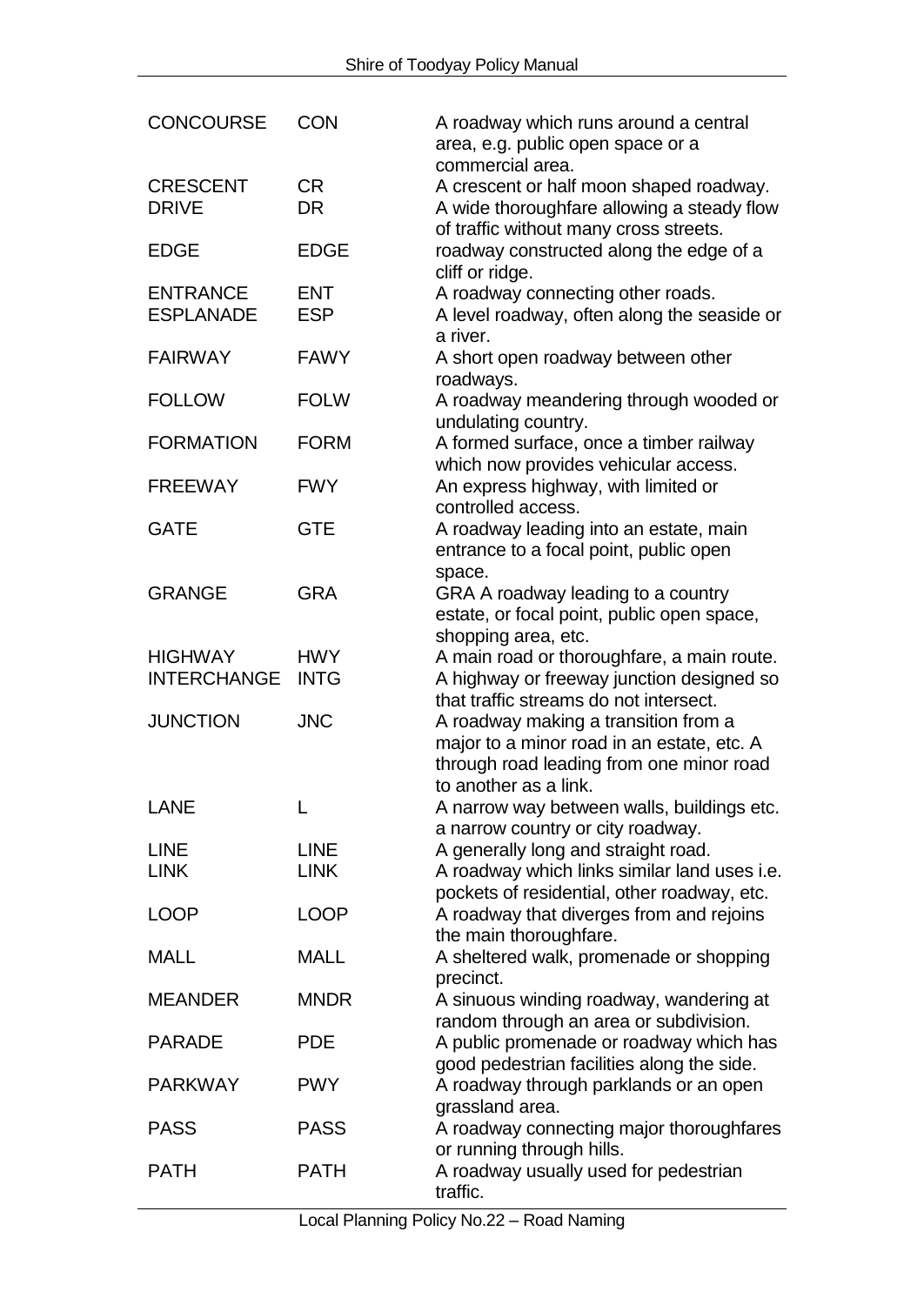| <b>PATHWAY</b>                  | <b>PWAY</b>              | A narrow roadway of any length<br>meandering through an estate.                                                                                                                                                          |
|---------------------------------|--------------------------|--------------------------------------------------------------------------------------------------------------------------------------------------------------------------------------------------------------------------|
| <b>PROMENADE</b>                | <b>PROM</b>              | PROM A roadway like an avenue with<br>plenty of facilities for the public to take a<br>leisurely walk, a public place for walking.                                                                                       |
| <b>QUADRANT</b>                 | QDRT                     | A loop road forming a circular path or a<br>curved deviation from another road.                                                                                                                                          |
| <b>QUAYS</b>                    | QYS                      | A roadway leading to a landing place<br>alongside or projecting into water.                                                                                                                                              |
| <b>RAMBLE</b>                   | <b>RMBL</b>              | A roadway that meanders from place to<br>place.                                                                                                                                                                          |
| <b>RIDGE</b><br><b>ROAD</b>     | <b>RDGE</b><br><b>RD</b> | A roadway along the top of a hill.<br>A place where one may ride, an open way<br>or public passage for vehicles, persons and<br>animals, a roadway forming a means of<br>communication between one place and<br>another. |
| <b>ROTARY</b>                   | <b>RTY</b>               | An intersection of two or more<br>carriageways at a common level where all<br>traffic travels around a central island.                                                                                                   |
| <b>ROUTE</b>                    | <b>RTE</b>               | A roadway allowing steady traffic flow with<br>limited cross streets.                                                                                                                                                    |
| <b>ROW</b>                      | <b>ROW</b>               | A roadway with a line of professional<br>buildings on either side.                                                                                                                                                       |
| <b>STREET</b>                   | <b>ST</b>                | A public roadway in a town, city or urban<br>area, especially a paved thoroughfare with<br>footpaths and buildings along one or both<br>sides.                                                                           |
| <b>TERRACE</b>                  | <b>TCE</b>               | A roadway usually with houses on either<br>side raised above the road level.                                                                                                                                             |
| <b>TRACK</b><br><b>TRAIL</b>    | <b>TRK</b><br><b>TRL</b> | A roadway with a single carriageway.<br>A roadway through a natural bushland<br>region.                                                                                                                                  |
| <b>TURN</b><br><b>UNDERPASS</b> | TURN<br><b>UPAS</b>      | A roadway containing a sharp bend or turn.<br>A passage having an arched roof, or any<br>covered passageway, especially one with<br>shops along the sides.                                                               |
| <b>WALK</b>                     | <b>WK</b>                | A thoroughfare with restricted vehicle<br>access used mainly by pedestrians                                                                                                                                              |
| <b>WALKWAY</b>                  | <b>WKWY</b>              | A roadway on which traffic travels at a slow<br>pace.                                                                                                                                                                    |
| <b>WAY</b><br><b>WYND</b>       | WY.<br><b>WYND</b>       | An accessway between two streets.<br>A short narrow roadway or alley.                                                                                                                                                    |